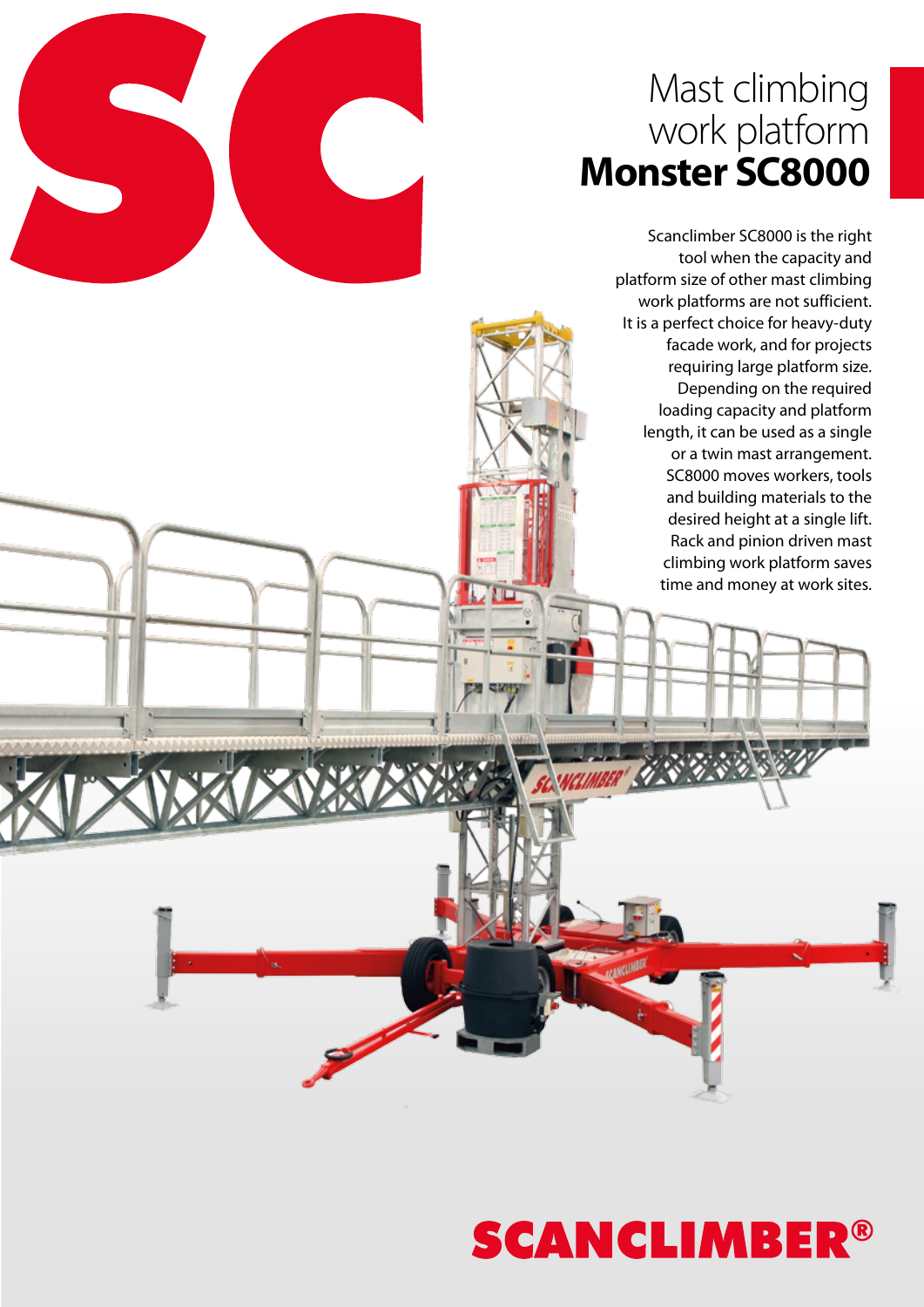## Monster SC8000

#### **Improved productivity and ergonomics for heavy-duty tasks**

**RACK AND PINION DRIVEN** SC8000 mast climbing work platform is a robust lifting machine as well as a working platform - all in one

convenient package. You can lift materials and workers to the desired working height safely and conveniently at the same time. It is ideal for heavy-duty facade work, and for projects requiring extra-large platform size. A mast climbing work platform saves time and money at work sites.

**WORK PRODUCTIVITY** can be easily improved by onethird with a mast climbing work platform. Two people working on the platform can achieve the same results as four workers working on traditional scaffoldings. The mast climbing work platform reduces and speeds up considerably the time-consuming up and down travel during working days.

**THE MAST CLIMBING WORK PLATFORM** is a perfect platform for all facade renovation work and different installations. Work can always be conducted at an ergonomically ideal height. If necessary, the platform can be protected from wind and rain, and even be heated, which guarantees continuation of work also during cold seasons. A mast climbing work platform is an economical and time-saving solution, for example, in the following work:

- Facade renovations
- Chimney repair & maintenance
- **Bricklaying and tiling**
- Painting and plastering
- **Balcony renovations**
- Window installations
- Dock work.

#### **Stable and secure platform guarantees loading capacity of up to 8000 kg**

**THE LOADING CAPACITY** is 4500 kg for a single mast SC8000 and 8000 kg for a twin mast arrangement. With a full 17-meter platform

> a single mast machine is able to lift 2800 kg. Using a twin mast arrangement the platform can be extended up to 46 meters, the lifting capacity thus being 1000 kg. Swivelling telescopic outriggers of the wheel chassis allow the chassis' support points to be spread far apart. This enables great free-standing heights. A maximum free-standing height of a SC8000 mast climbing work platform is 19 meters. When anchored with standard parts at constant intervals the mast can reach up to a height of 150 meters. Special anchoring allows even greater heights with no limits.

**SURROUNDING RAILINGS** of Scanclimber mast climbing work platforms naturally increase safety at work. The platform is also equipped with fastening points for safety harnesses. These safety features effectively minimise injuries incurred by slipping or falling at work site. All Scanclimber mast climbers are safety-approved worldwide. A strong safety brake provides additional level of protection.

**THE MODULAR DESIGN** enables the use of same parts and components with different Scanclimber models. The platform is easy and quick to erect and assemble manually, and to transfer to a new location, when necessary. The mast section weighs 82 kg and the platform module around 130 kg. The material of the mast and platform is hot-dip galvanised steel. The platform floor is made of

ridged aluminum sheet. Since the mast climber can be dismantled into modules, it is easy to store and requires little space.

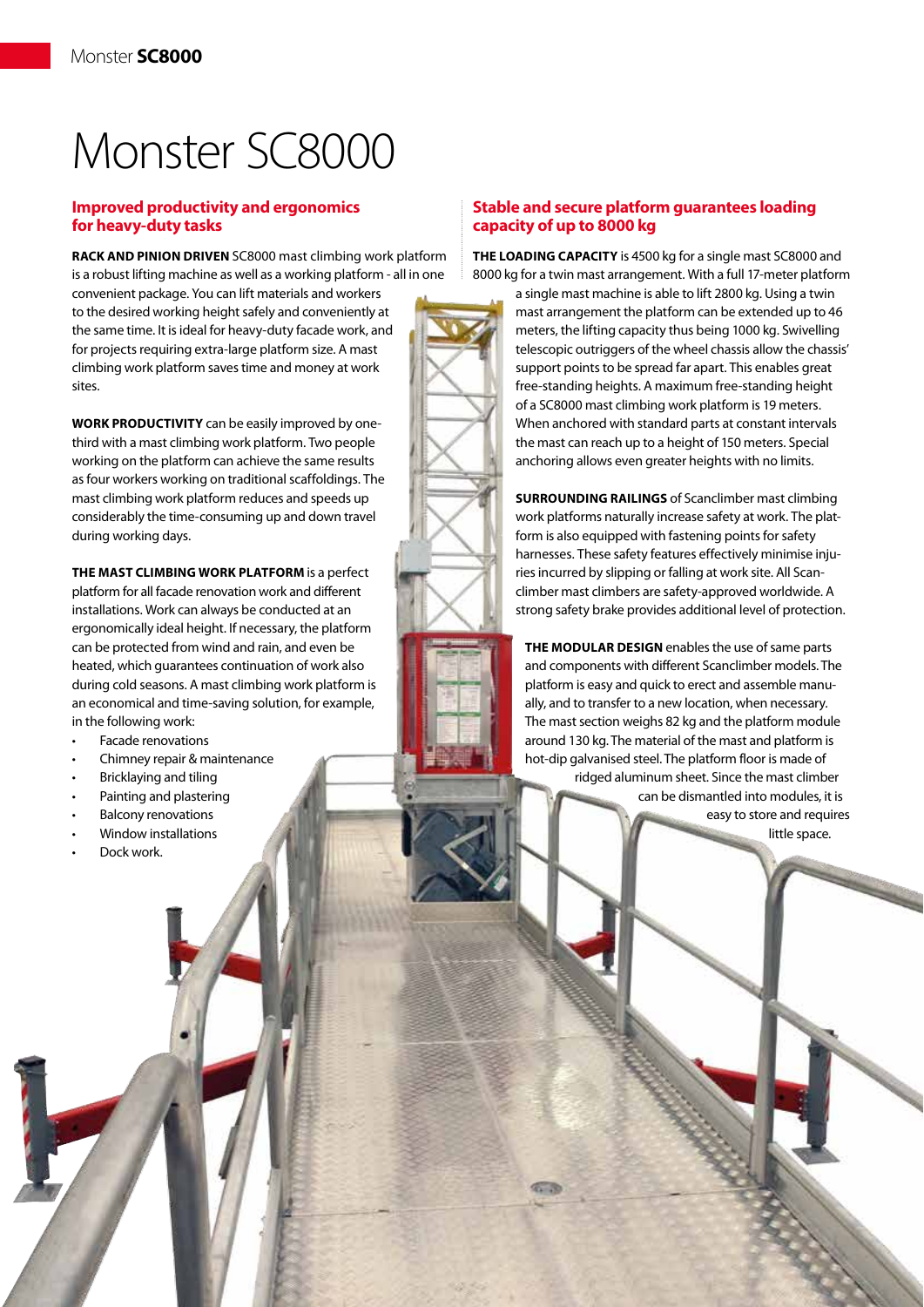



### **Details**

#### **Safety brake**

**A MECHANICAL,** centrifugal safety brake is a standard feature on all Scanclimber mast climbing work platforms. It improves user safety, increases operational reliability and reduces the risk of breakdown. The safety brake is protected from dust and dirt. **1**

#### **Anchor**

**A ROBUST PLATFORM** requires sturdy anchoring. SC8000's mast is mounted on a vertical surface with Maxi anchors, which are considerably stronger and sturdier compared to traditional anchors. An extra-strong anchor allows anchoring distance of up to 18 meters, which speeds up the mast erection and yields savings. **2**

#### **Twin masts**

#### **A TWIN MAST ARRANGEMENT 3**

makes SC8000 even more robust and allows the platform length to be nearly tripled from 16.9 meters to 46.2 meters. Also the maximum loading capacity can be nearly doubled, if necessary, from 4500 kg to 8000 kg.









#### **Chassis**

**sc8000** is available with a wheel chassis or mini-chassis. An SC8000 on a wheel chassis can be moved around a work site with its own electric motor, or it can also be towed using towing bars. The wheel chassis has swivelling telescopic outriggers that can be adjusted in several positions to support the mast climbing work platform. The outriggers allow the machine standing on the wheel chassis to be erected without anchoring. With optimal outrigger positions the largest free-standing heights are: 19 m with a single arrangement and 18 m with a twin mast. **4**

#### **Extensions**

**WITH ADJUSTABLE** extensions the platform width can be steplessly extended up to 6 meters. The extensions are available in four sizes: 2.6–6 m, 0–2.5 m, 0–1.8 m, and a brick laying extension. With these extensions you can also work behind or around different corners. Using a brick laying extension the working platform can be lowered 70 cm below the platform level, in which case the materials on the platform are at a suitable height for the bricklayer thus improving ergonomics at work. **5**

#### **Hinged platform system**

**SNAKE,** the hinged platform system can be used with SC8000. Each of Snake's platform sections (up to 8 units) can be steplessly adjusted +45 degrees. The sections are available in two lengths: 1.5 m and 0.6 m. The platform moves like a snake in the horizontal plane forming into just about any shape. The platform can also be easily adjusted from the platform level during work. Snake is suitable for working on round, curved, cone-shaped and other varying wall surfaces. **6**



**THE MAST SECTION** is completely hot-dip galvanised. Its height is 1.25 meters and it weighs 82 kg. The mast assembled from sections is supported on the wall at maximum intervals of 18 meters.